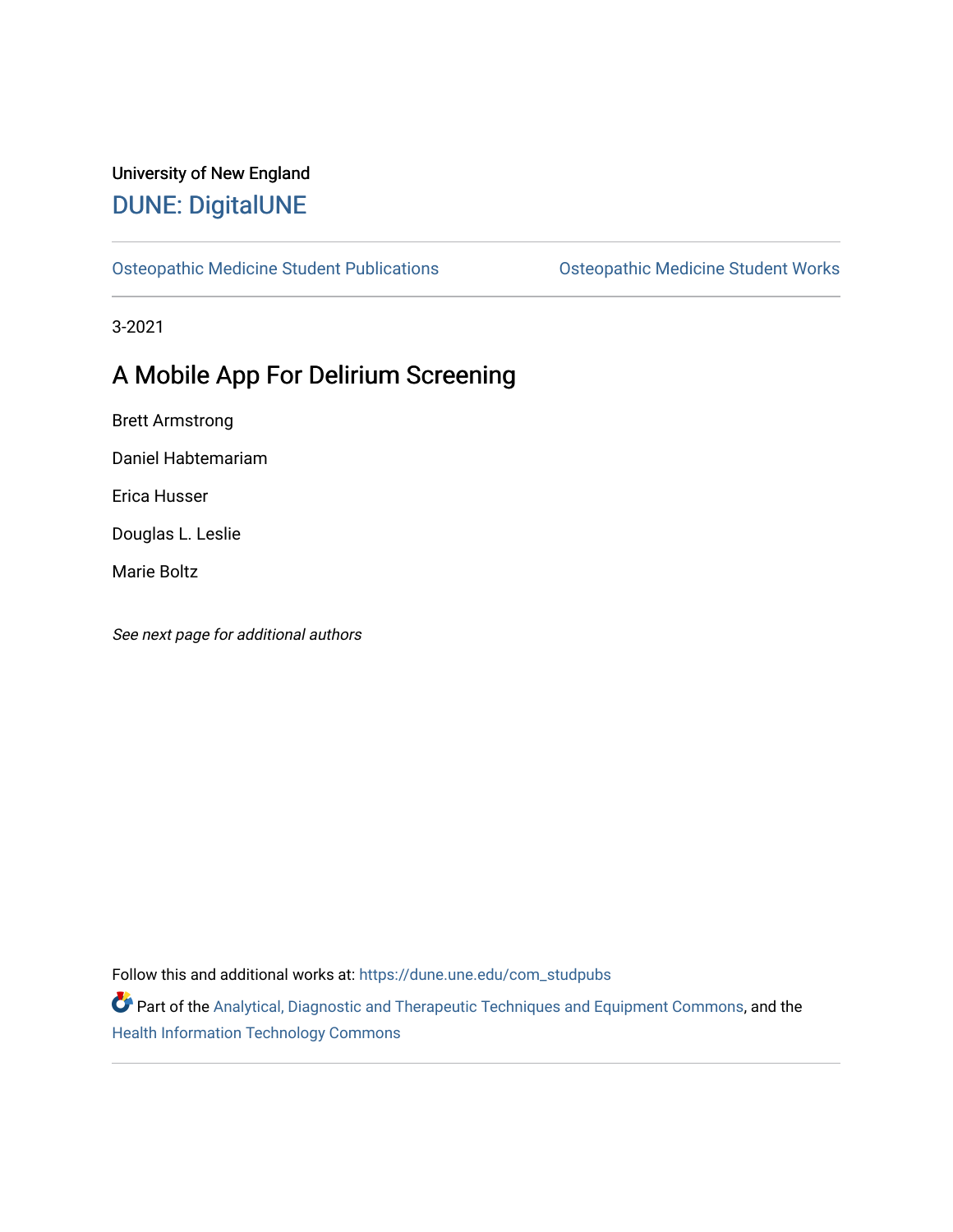## Authors

Brett Armstrong, Daniel Habtemariam, Erica Husser, Douglas L. Leslie, Marie Boltz, Yoojin Jun, Donna M. Fick, Sharon K. Inouye, Edward R. Marcantonio, and Long H. Ngo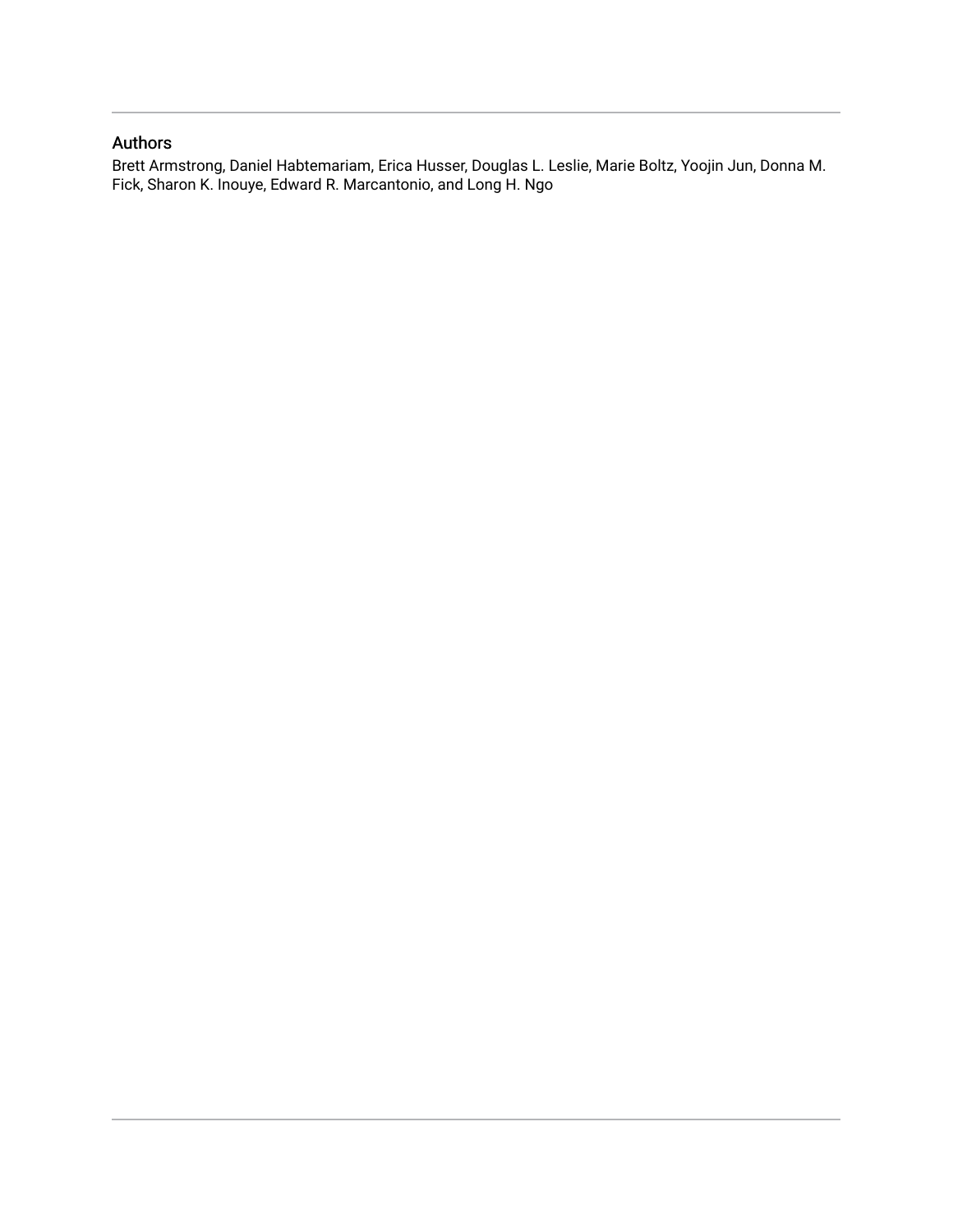JAMIA Open, 4(2), 2021, 1–9 doi: 10.1093/jamiaopen/ooab027 Research and Applications



**OXFORD** 

## Research and Applications

## A mobile app for delirium screening

Brett Armstrong,<sup>1</sup> Daniel Habtemariam,<sup>2</sup> Erica Husser,<sup>3</sup> Douglas L. Leslie,<sup>3</sup> Marie Boltz,<sup>3</sup> Yoojin Jung,<sup>4</sup> Donna M. Fick,<sup>3</sup> Sharon K. Inouye,<sup>2,5,6</sup> Edward R. Marcantonio, <sup>4,5,6</sup> and Long H. Ngo, <sup>4,6,7</sup>

<sup>1</sup>University of New England College of Osteopathic Medicine, Biddeford, Maine, USA, <sup>2</sup>The Aging Brain Center, Marcus Institute for Aging Research, Hebrew SeniorLife, Boston, Massachusetts, USA, <sup>3</sup>The Colleges of Nursing and Medicine, The Pennsylvania State University, University Park, Pennsylvania, USA, <sup>4</sup>Division of General Medicine, Department of Medicine, Beth Israel Deaconess Medical Center, Boston, Massachusetts, USA, <sup>5</sup>Division of Gerontology, Department of Medicine, Beth Israel Deaconess Medical Center, Boston, Massachusetts, USA, <sup>6</sup>Harvard Medical School, Boston, Massachusetts, USA, and <sup>7</sup>Department of Biostatistics, Harvard T.H. Chan School of Public Health, Boston, Massachusetts, USA

Brett Armstrong and Daniel Habtemariam contributed equally as first authors.

Long H. Ngo and Edward R. Marcantonio contributed equally as senior authors.

Corresponding Author: Long H. Ngo, PhD, Beth Israel Deaconess Medical Center, 330 Brookline Avenue, CO-203, Boston, MA 02215, USA; Lngo@bidmc.harvard.edu

Received 11 June 2020; Revised 17 February 2021; Editorial Decision 20 March 2021

#### ABSTRACT

Objective: The objective of this study is to describe the algorithm and technical implementation of a mobile app that uses adaptive testing to assess an efficient mobile app for the diagnosis of delirium.

Materials and Methods: The app was used as part of a NIH-funded project to assess the feasibility, effectiveness, administration time, and costs of the 2-step delirium identification protocol when performed by physicians and nurses, and certified nursing assistants (CNA). The cohort included 535 hospitalized patients aged  $79.7$  (SD  $= 6.6$ ) years enrolled at 2 different sites. Each patient was assessed on 2 consecutive days by the research associate who performed the reference delirium assessment. Thereafter, physicians, nurses, and CNAs performed adaptive delirium assessments using the app. Qualitative data to assess the experience of administering the 2-step protocol, and the app usability were also collected and analyzed from 50 physicians, 189 nurses, and 83 CNAs. We used extensible hypertext markup language (XHTML) and JavaScript to develop the app for the iOS–based iPad. The App was linked to Research Electronic Data Capture (REDCap), a relational database system, via a REDCap application programming interface (API) that sent and received data from/to the app. The data from REDCap were sent to the Statistical Analysis System for statistical analysis.

Results: The app graphical interface was successfully implemented by XHTML and JavaScript. The API facilitated the instant updating and retrieval of delirium status data between REDCap and the app. Clinicians performed 881 delirium assessments using the app for 535 patients. The transmission of data between the app and the REDCap system showed no errors. Qualitative data indicated that the users were enthusiastic about using the app with no negative comments, 82% positive comments, and 18% suggestions of improvement. Delirium administration time for the 2-step protocol showed similar total time between nurses and physicians (103.9 vs 106.5 seconds). Weekly enrollment reports of the app data were generated for study tracking purposes, and the data are being used for statistical analyses for publications.

Discussion: The app developed using iOS could be easily converted to other operating systems such as Android and could be linked to other relational databases beside REDCap, such as electronic health records to facilitate better data retrieval and updating of patient's delirium status.

V<sup>C</sup> The Author(s) 2021. Published by Oxford University Press on behalf of the American Medical Informatics Association.

This is an Open Access article distributed under the terms of the Creative Commons Attribution License (http://creativecommons.org/licenses/by/4.0/), which permits unrestricted reuse, distribution, and reproduction in any medium, provided the original work is properly cited. 1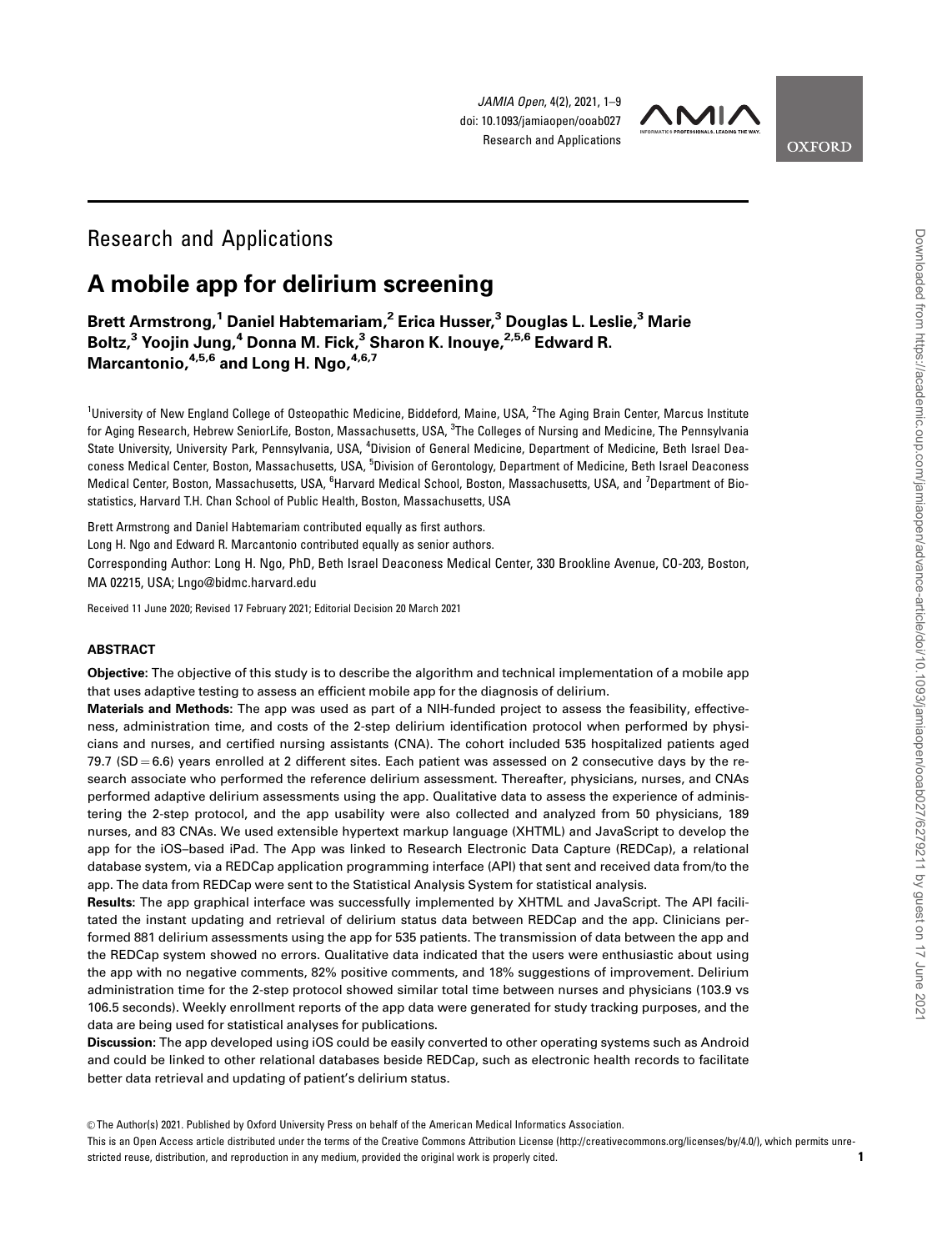### LAY SUMMARY

Delirium among hospitalized patients is an important clinical problem. Up to one-third of hospitalized older adults experience delirium, yet over half of cases go unrecognized. Patients who develop delirium have an increased risk of death, institutionalization, and cognitive decline. The estimated annual costs of delirium in the United States are \$164 billion. Due to delirium's adverse effects on patients and the healthcare system, it is critical to have efficient and accurate methods for screening and identifying delirium. We developed an iPad app that facilitated administration of an adaptive two-step protocol for delirium diagnosis and assessed its usability among three types of clinicians (doctors, nurses, and certified nurse assistants) at two hospitals. In this article, we describe technical details of the iOS-based app. Our app can be easily adapted to other operating systems such as Android, Microsoft Windows, or Linux. The provided technical details of the code can be modified for new apps suitable for other clinical applications.

Conclusion: Our app operationalizes an adaptive 2-step delirium screening protocol. Its algorithm and crossplat formed code of XHTML and JavaScript can be easily exported to other operating systems and hardware platforms, thus enabling wider use of the efficient delirium screening protocol that we have developed. The app is currently implemented as a research tool, but with adaptation could be implemented in the clinical setting to facilitate widespread delirium screening in hospitalized older adults.

Key words: delirium diagnosis, 2-step delirium protocol, app, XHTML, JavaScript, API, REDCap

## INTRODUCTION

### Background and significance

Delirium among hospitalized patients is an important clinical problem. Up to one-third of hospitalized older adults experience delirium, yet over half of these cases are unrecognized by the treating clinicians.<sup>[1](#page-9-0)</sup> In the hospital, delirium has been linked to complication, and prolonged length of stay. For long-term outcomes, delirium is known to be associated with an increase in mortality, dementia, acute cognitive decline, and institutionalization. Delirium costs the healthcare system over \$164 billion in the United States annually, with European nations collectively paying \$182 billion in associated costs yearly. $2-4$  Due to delirium's adverse effects on patients and the healthcare system, there is a need for efficient and accurate methods for screening and identifying delirium.<sup>[5](#page-9-0)</sup>

Although delirium is recognized as a serious clinical problem, it remains under-recognized and underdiagnosed. One study found that 61% of delirium diagnoses were missed by the patients' primary hospital teams, while other reviews found similar percentages of missed diagnosis.<sup>6,7</sup> Various factors attribute to the prevalence of missed delirium diagnoses, including limited understanding of delirium, insufficient application of delirium assessments, and the need for substantial training on the assessments. $8,9$  $8,9$  $8,9$  To address these concerns, Marcantonio et al<sup>9</sup> previously developed the 3-Minute Diagnostic Assessment for Confusion Assessment Method (3D-CAM) to diagnose delirium.

The 3D-CAM operationalizes the CAM diagnostic algorithm, which is the most commonly used tool for diagnosis of delirium both in clinical and research settings.<sup>[10](#page-9-0)</sup> The CAM algorithm considers 4 features of delirium: (1) acute change or fluctuating course, (2) inattention, (3) disorganized thinking, and (4) altered level of consciousness. The diagnosis of delirium requires the presence of features 1, 2, and either 3 or 4. In the 3D-CAM, each CAM feature is assessed using cognitive testing, patient symptom report, and interviewer observational items. The presence of just 1 incorrect answer, patient symptom, or positive interviewer observation is sufficient to trigger the presence of the CAM feature. Marcantonio et al<sup>9</sup> prospectively validated the 3D-CAM in a cohort of 201 older general medicine patients. Compared with an independent clinical reference standard, the 3D-CAM was highly accurate, with 95% sensitivity, and [9](#page-9-0)4% specificity. $\frac{9}{2}$  The strengths of the 3D-CAM are (1) its rigorous derivation using Item Response Theory, (2) its prospective vali-dation in 201 older adults using a clinical reference standard,<sup>[9](#page-9-0)</sup> and (3) its excellent test characteristics, with 95% sensitivity and 94% specificity. Weaknesses are (1) validation was conducted at a single site; (2) patients were assessed only on a single day, during the day shift; and (3) only a paper and pencil version of the instrument was used, a limitation that is addressed in the current study.

While the 3D-CAM substantially shortened and simplified assessment of delirium, clinicians requested still shorter approaches for widespread screening. To address this need, Fick et al<sup>[5](#page-9-0)</sup> identified 2 questions from the 3D-CAM, "What is the day of the week?" and "What are the months of the year backwards?" which when paired together were found to have high sensitivity for detecting delirium. This ultrabrief screener, termed the UB-2, can be completed in 30– 40 seconds and can be used to quickly rule out the presence of delirium in patients who are able to answer both questions correctly. The UB-2 only has modest specificity, and "positive" screens require fur-ther assessment.<sup>[5](#page-9-0),[11](#page-9-0)</sup>

Fick et  $al^{12}$  have subsequently proposed a 2-step approach for delirium identification, in which the UB-2 is administered first, followed by the 3D-CAM in those who get 1 or both questions incorrect. To further shorten the assessment, we have introduced a skip pattern for the 3D-CAM. Since a single incorrect answer to a cognitive test, or positive report of a delirium symptom, triggers presence of a CAM feature, all subsequent questions mapped to that feature can be skipped. The 2-step protocol of the UB-2 plus 3D-CAM with skip is an example of computer adaptive testing, in which answers to previous questions determine the next series of questions to be administered.

Mobile apps have been increasingly utilized in healthcare, with many focused on patient education, health behaviors, and disease management.<sup>[13,14](#page-9-0)</sup> There are few apps specifically built for delirium detection and management. Among those currently available, the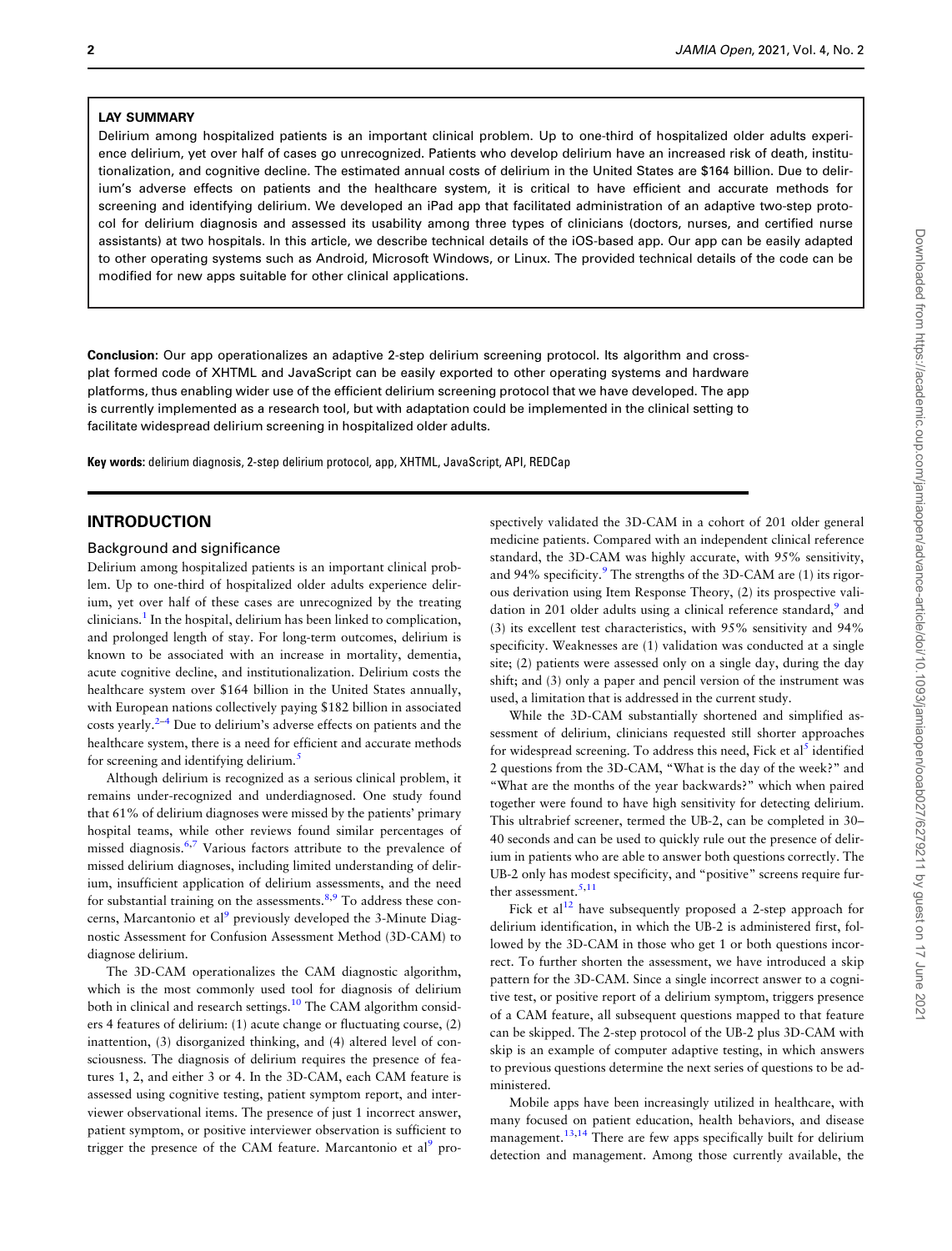apps are aimed at clinician education on delirium and its management.<sup>15–17</sup> Two additional apps operationalize the CAM-ICU assessment, the most widely used CAM identification tool in intensive care unit settings.<sup>18,[19](#page-10-0)</sup> However, there are currently no apps for the UB-2 or 3D-CAM, nor one that combines the 2 as described above. To facilitate implementation of this 2-step, adaptive delirium identification protocol, we aimed to develop a portable, user-friendly, and efficient mobile application (app) embedding both the UB-2 and 3D-CAM, as part of the Researching Efficient approaches to Delirium Identification (READI) project.<sup>[5](#page-9-0),[12](#page-9-0)</sup> In addition to facilitating administration of the 2 tools described above, we aimed to have our app connect directly to the secure web–based Research Electronic Data Capture (REDCap) database (described in "Methods" section) using the REDCap application programming interface (API). We are not aware of any other delirium-focused clinical app using this interface. For the data collection vehicle, we decided on using the iPad Air tablet. Previous studies have utilized iPad tablets for data collection, and clinicians are more frequently using iPad tablets in their clinical practice.[20–22](#page-10-0) We found that the iPad Air tablet provided the optimal combination of portability, user-friendliness, and reliability.

#### **Objectives**

In this article, we had the following aims: (1) describe the data collection and management system for the 2-step algorithm for delirium diagnosis, (2) describe the technical implementation of the app with detailed explanation of the extensible hypertext markup language (XHTML), and JavaScript code, and (3) report qualitative data assessing usability of the app and illustrate the use of data collected from the app for the analysis of delirium administration time. The ultimate goal of the app is to provide a user-friendly interface for an adaptive assessment for delirium that reduces assessment time while maintaining diagnostic accuracy. In this article, we described the app's technical aspects.

## MATERIALS AND METHODS

#### **Participants**

The cohort includes 535 hospitalized patients with mean age 79.7 years admitted to the medicine service at a large urban academic medical center and a smaller rural community hospital. The study field staff were given permission to screen hospitalized patients aged 70 and older and approach eligible patients for informed consent to participate in the study. The IRB of all participating institutions granted approval for this study. The mean age of the patient cohort was 79.7 years (SD = 6.6). Forty-three percent of participants are male, and 88% are white. Fifty-three percent of the patients have some college or higher education. Forty-three percent are married.

#### Delirium screening procedure

After obtaining patient (or proxy) informed consent and enrollment in the study, a trained researcher performed a reference standard delirium assessment for delirium. The reference standard delirium assessment conducted by the senior researcher is a full structured delirium assessment which includes assessment of cognitive function using the Mini-Mental State Examination (purchased from Psychological Assessment Resources), supplemented with Digit Span for additional attention testing, along with the Delirium Symptom Interview (DSI) to elicit patient symptoms of delirium. Using data from the cognitive testing and DSI, the senior researcher will complete the long Confusion Assessment Method (CAM), which includes a diagnosis of delirium using the CAM diagnostic algorithm. This detailed assessment, which takes 20–30 minutes served as the reference standard. Thereafter, the patient's physician, nurse, and certified nursing assistant (CNA) performed the app-facilitated, adaptive 2-step delirium identification protocol described above.<sup>5,12</sup> Clinicians were randomized each day to either the UB-2 plus full 3D-CAM or 3D-CAM with skip pattern. This is further described in a later section, "REDCap Database Set-up." Each study site recruited as many as 300 clinical staff (physicians, nurses, and certified nurse assistants) who used the app to administer the delirium identification protocol. Participating clinicians of physicians, nurses, and CNAs were consented. In addition to our patients, these clinicians were also treated as study subjects and gave their full consent to participate in this study.

#### READI data collection system

[Figure 1](#page-5-0) shows the data flow of the READI study. The data entered by the clinician app users are first entered into the iPad Air where the app resides. The entered data are captured and stored in the random access memory (RAM) of the machine (which holds a 64 Gigabyte flash drive). When the assessment is complete, an upload action triggered by the user sends the locally stored variables from the app to the corresponding data fields in REDCap relational database system. The mapping of the data between the iPad RAM and REDCap database is made possible using the REDCap API. The third component of the data collection system is the Statistical Analysis System (SAS), which processes the data from the REDCap database for reporting and analysis. The REDCap system has a download function that allows data to be converted to the SAS data format. The SAS data are used weekly to assess the study enrollment status, and other important clinical parameters that the team would like to track during the data collection, for example, the number of patients enrolled to date, and the prevalence of delirium and dementia. In the following sections, we further discuss the app, its implementation, and assessment of its usability and application.

### App development

Selection of mobile device: prior to app development, the team reviewed options for portable devices. We focused on the Apple iPad and Microsoft Surface tablet. The team emphasized choosing the tablet that would optimize portability and screen size. We chose the Apple iPad Air as we felt that this tablet provided the best combination of portability, screen size, speed, and reliability. Furthermore, the iPad was already in use in clinical operations at the study hospitals, and thus was familiar to many study clinicians. The app was written in XHTML and JavaScript, which is compatible and portable to other operating systems such as Microsoft Windows 10.

Selection of relational database system for study data: data collection for the READI project occurred in REDCap, a secure, web– based application that helps build and run online surveys and databases.<sup>23</sup> Various features of REDCap include an interface for validated data entry, audit trails for documenting data changes and exports, exporting procedures for downloading research data to numerous statistical packages including SAS, and securely importing data from external sources.<sup>23</sup> REDCap also has an app version for use on portable devices. Initially, we attempted to build the delirium identification protocol using the web–based app interface provided by REDCap. However, the team found that there were limitations in the font, color, and layout of the survey. Additionally, the REDCap app design specification was not compatible for our assessment's de-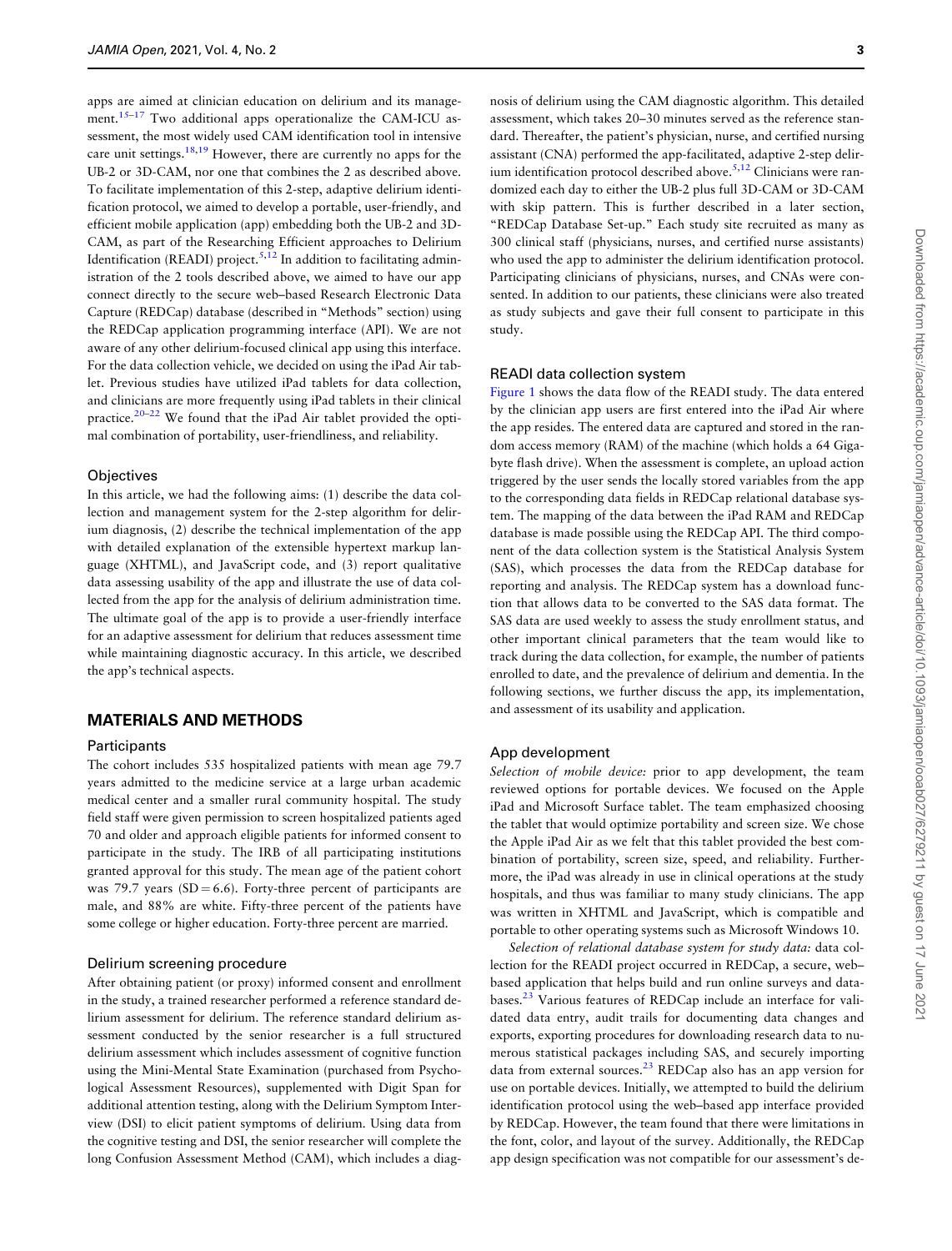<span id="page-5-0"></span>

Figure 1. Data flow of the READI Project: from Staff to iPad to REDCap and to SAS for analysis.

sign, including the novel skip pattern algorithm described above, and could not provide direct linkage of the app to the REDCap database. The team felt these limitations affected the user-friendliness, ease, and efficiency of the screening tool. We ultimately decided to create a separate app that would use a more flexible, common platform tool such as XHTML and JavaScript to link with REDCap.

Therefore, the READI app was created using the REDCap API. Coding was performed by one of the authors (D.H.) using XHTML and JavaScript, and we collaborated with our institutional REDCap administrator to receive authorized access via the REDCap API Token to link our iOS–based iPad READI app to the REDCap system.

Algorithm of delirium screening for the app: the coding of the READI app followed the algorithm described in [Figure 2,](#page-6-0) which contains 18 key steps. Upon clicking the READI app icon on the iPad, the authorized user is asked on which day the interview is occurring (box 1) (most patients are interviewed on 2 consecutive days after hospital admission (days 1 and 2), although a few are also interviewed on day 3). The next question is whether the interview is being performed by a physician, nurse, or CNA (box 2). Box 3 prompts a question to get the patient ready for the screening questions (UB-2), which are asked in boxes 4 and 5 (feature 3). If both questions are answered correctly (box 6) then the patient is screen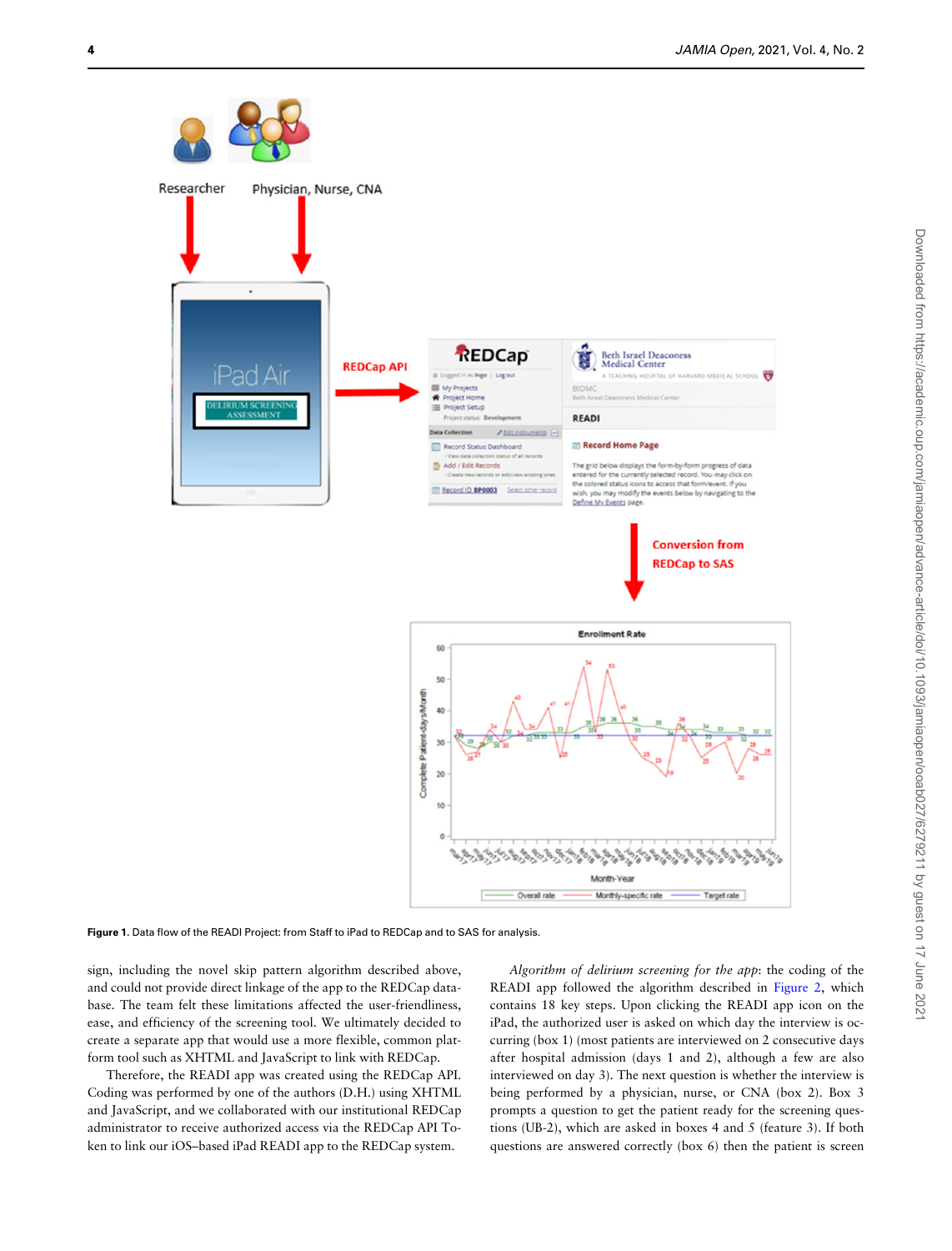Downloaded from https://academic.oup.com/jamiaopen/advance-article/doi/10.1093/jamiaopen/ooab027/6279211 by guest on 17 June 2021

Downloaded from https://academic.oup.com/jamiaopen/advance-article/doi/10.1093/jamiaopen/ooab027/6279211 by guest on 17 June 202

<span id="page-6-0"></span>

Figure 2. Flow diagram of the content of the delirium screening assessment app.

negative for delirium and does not need to answer any more questions (box 7). If the patient gets 1 or both of the UB-2 screen questions wrong, there are 2 possible scenarios: (1) the full 3D-CAM, which means answering additional patient questions from boxes 8 to 17 or (2) 3D-CAM with skip pattern, which is a subset of questions and observation items from boxes 8 to 17. As described above, the skip pattern allows questions within each of the 4 CAM diagnostic features to be skipped if one of the questions is answered incorrectly. Both scenarios allow determination of the presence or absence of each of the 4 features in the CAM algorithm (box 18) to determine the presence or absence of delirium. An additional feature of the app is implemented on the day 2 or 3 assessments (box 17). The app automatically compares the current day's answers with the stored REDCAP variables from the previous day. Any new incorrect answer to a cognitive question or a new "positive" patient symptom or interviewer observation triggers CAM Feature 1, Acute Change.

We collected qualitative data on the usability of the app on a subset of clinicians (physicians, nurses, and certified nurse assistants), recently published in Ref.. $^{24}$  Briefly, 50 physician hospitalists, 189 nurses, 83 certified nurse assistants participated in a 14-month period during which trained field researchers collected data (767 observations) on patient environment, staffing level, administration of the 2-step protocol, and experiences of the clinical staff during the protocol implementation. Immediately after the app–based assessments, the field team staff also conducted 231 brief semistructured interviews of clinical staff to obtain their views about the protocol, patient experience, the app, and other potential barriers and facilitators. Interviews were conducted face-to-face, were recorded and stored and ranged in duration from 5 to 10 minutes. Analyses were conducted in parallel with ongoing observations and interviews to evaluate for thematic saturation. A subset of provider quotes that represent direct feedback about the app are presented.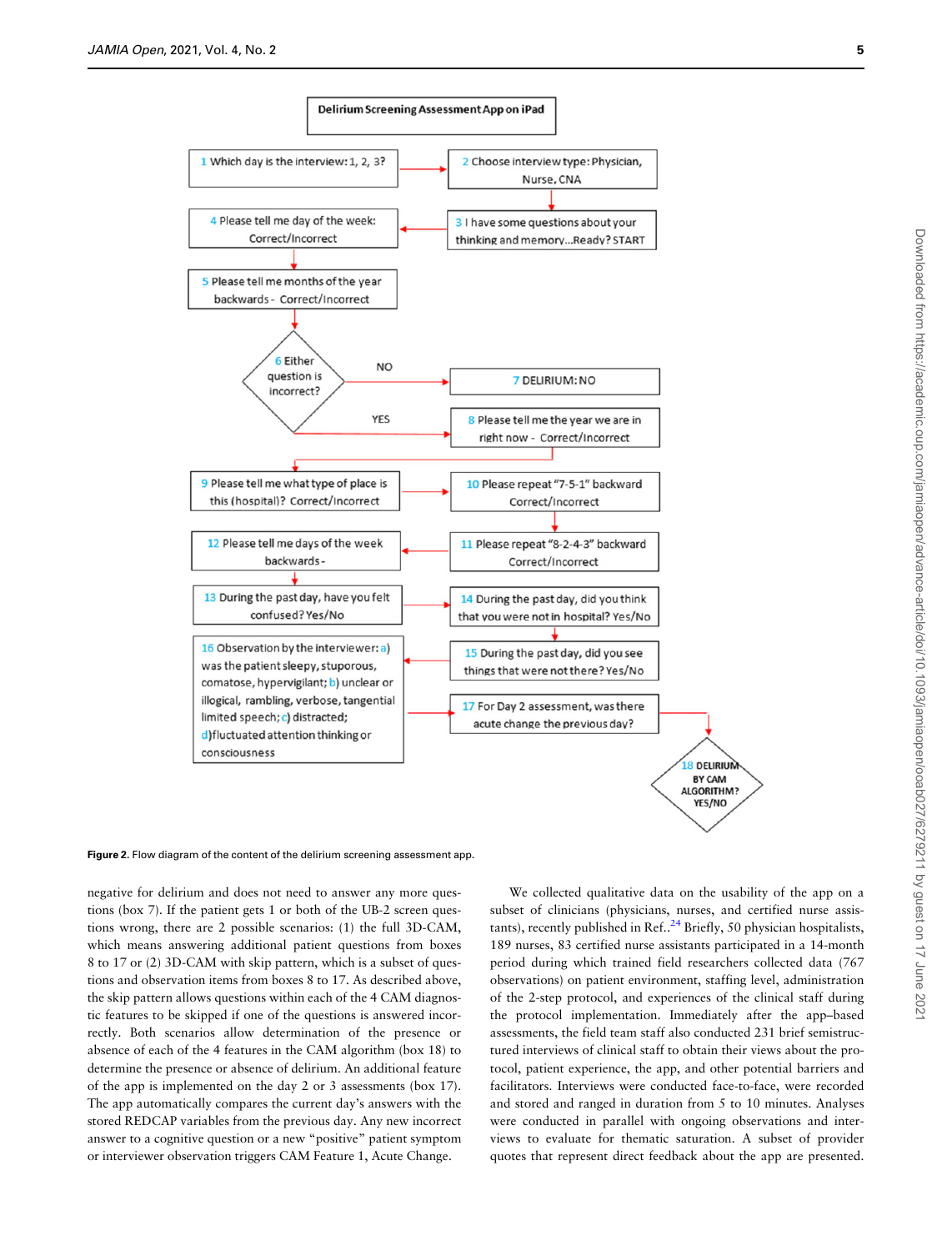The comments were categorized into positive comments versus suggestions or nonpositive comments.

Quantitative data included assessment of delirium administration time. To determine the time required to complete the assessments, the app integrated a timing feature that recorded a time stamp each time an assessment answer was entered into the iPad. It also included a "pause/resume" button in case the assessment was interrupted, such as by the arrival of another clinician or family member. We used the system automated time stamp data (start time, and stop time) to compute the duration for each question and answer and for the entire session of the assessment. Delirium administration time analysis was based on these time durations. We compared the distributions of these times among the 3 types of clinicians and for protocols consisting of the UB-2 only, and the 2-step protocols (UB-2 and 3D-CAM).

## RESULTS

There are 3 types of results are (1) the graphical interface of the apps and the associated XHTML and JavaScript code, (2) qualitative data on app usability during clinician interviews, and (3) quantitative data on delirium administration.

#### Graphical interface

We extracted important parts of the XHTML and JavaScript code for the app and present them in Supplementary Figures S3–S9, along with a picture of the corresponding graphical display for the app. Supplementary Figure S1 shows the invoking of the XHTML and JavaScript code from our server and the customization of the initial screen of the READI app. The code allows us to have full interface design flexibility in terms of font size, color, placement of objects, and logical coding, all of which would be more difficult if we used the more restricted REDCap design tools. In Supplementary Figure S2, we present a typical screen for the app, which shows a question for screening, "Please tell me the day of the week." (box 4 of [Fig](#page-6-0)[ure 2](#page-6-0)). The user's response is coded as correct or incorrect and is stored in the iPad's RAM using the XHTML variable VAR2, highlighted in the code. These data are formatted according to the REDCap's API requirement before being uploaded into the READI REDCap database. In Supplementary Figure S3, we show how the app is linked to the REDCap database via the use of a REDCap API. The value of the token, highlighted, was given by the REDCap administrator specifically for the app to have read and write capability from and to the REDCap database. While the primary purpose of the app is to write into RedCAP, as described above there is a specific function related to delirium testing that requires reading of previous 3D-CAM results—to assess for acute change (CAM feature 1). Here in this figure, the app retrieves the variables from the REDCap database (b1, b2, to b21). These variables store the responses of the 3D-CAM questions mentioned in [Figure 2](#page-6-0) in REDCap from the previous assessment. The app, via the API token, compares previous REDCap variable values to the current app variables (var1, var2, and var21) using the JavaScript conditional statement IF-THEN-ELSE to determine if the patient has any new "incorrect" or "positive" responses, indicative of an acute change. The use of conditional statements is also employed in the code for the 3D-CAM skip pattern. Supplementary Figure S4 demonstrates the code that we use to format data from the app prior to uploading into RED-Cap. The statement this.form==1 refers to data collected from day 1 by the CNA. The code following the statement if this.form==1

shows how the CNA's screening data for the 2 questions (var2 and var7) and their time stamps (time2 and time7) are formatted to be uploaded to REDCap. Similarly, data from the physician (*this.form*==2) with the app variables var1 to var22 are mapped to REDCap variables b1 to b22. The time stamps time0 to time22 from the app (time at which the variable var1 to var22 entered responses) are also mapped to the REDCap time variables bt0 to bt22. For the nurse's data, app variables var1 to var22 are mapped to REDCap variable n1 to n22, and the corresponding time stamps from the app nt0 to nt22 mapping to REDCap variable time0 to time22. Supplementary Figure S5 shows as an example using the CNA data and how the app data, once formatted, can be sent to REDCap. Here the CNA data from days 1 and 2 are sent to the REDCap database, and the statement "var request=\$.post(apiUrl, token: token, content: record, format: "xml" type: "flat", data: xml)" sends the request for upload to the REDCap database. This part of the code is used often to send app data to REDCap. Supplementary Figure S6 presents the important code determining the final delirium status via the JavaScript myFunction(). This function is called when the delirium assessment from the physician or nurse is finished for days 1, 2, 3 or for either the 3D-CAM or skip-pattern 3D-CAM scenario. The code executes the CAM algorithm (the last IF-THEN-ELSE statement) using the data from the 4 features and renders delirium status either POSITIVE or NEGATIVE at the end

Table 1. Weekly generated report using the app data on enrollment of patients<sup>a</sup>

|                                                                    | Site 1         | Site 2  | <b>Both</b> sites |
|--------------------------------------------------------------------|----------------|---------|-------------------|
| Number of enrolled patients                                        | 270            | 265     | 535               |
| Number of patients who have day 1                                  | 269            | 257     | 526               |
| research assessment completed                                      |                |         |                   |
| Number of patients who have day 2<br>research assessment completed | 186            | 20.5    | 391               |
| Number of patients who have day 3<br>research assessment completed | $\overline{2}$ | 16      | 18                |
| Number of patients who have only                                   | 82             | 48      | 130               |
| 1 day research assessment com-                                     |                |         |                   |
| pleted                                                             |                |         |                   |
| Number of patients who have 2                                      | 187            | 210     | 397               |
| days research assessment completed                                 |                |         |                   |
| Delirium (%)                                                       | 46 (17)        | 71 (27) | 117(22)           |
| Dementia (%)                                                       | 80 (30)        | 107(40) | 187 (35)          |
| Number of reference standard assess-                               | 456            | 468     | 924               |
| ments from enrolled patients                                       |                |         |                   |
| Number of patients who have day 1                                  | 2.56           | 241     | 497               |
| assessment completed                                               |                |         |                   |
| Number of patients who have day 2<br>assessment completed          | 178            | 189     | 367               |
| Number of patients who have day 3                                  | $\overline{2}$ | 15      | 17                |
| assessment completed                                               |                |         |                   |
| Number of patients who have only                                   | 90             | 71      | 161               |
| 1 day of assessment completed                                      |                |         |                   |
| Number of patients who have 2                                      | 173            | 187     | 360               |
| days of assessment completed                                       |                |         |                   |
| Total number of assessments com-                                   | 436            | 445     | 881               |
| pleted                                                             |                |         |                   |
| Number of patients with complete<br>proxy interview                | 181            | 2.51    | 432               |
|                                                                    |                |         |                   |

a Each patient has 2 delirium assessments done on 2 different days. However, not all patients have 2 assessments. Patients who missed day 2 assessment may also have day 3 assessment done.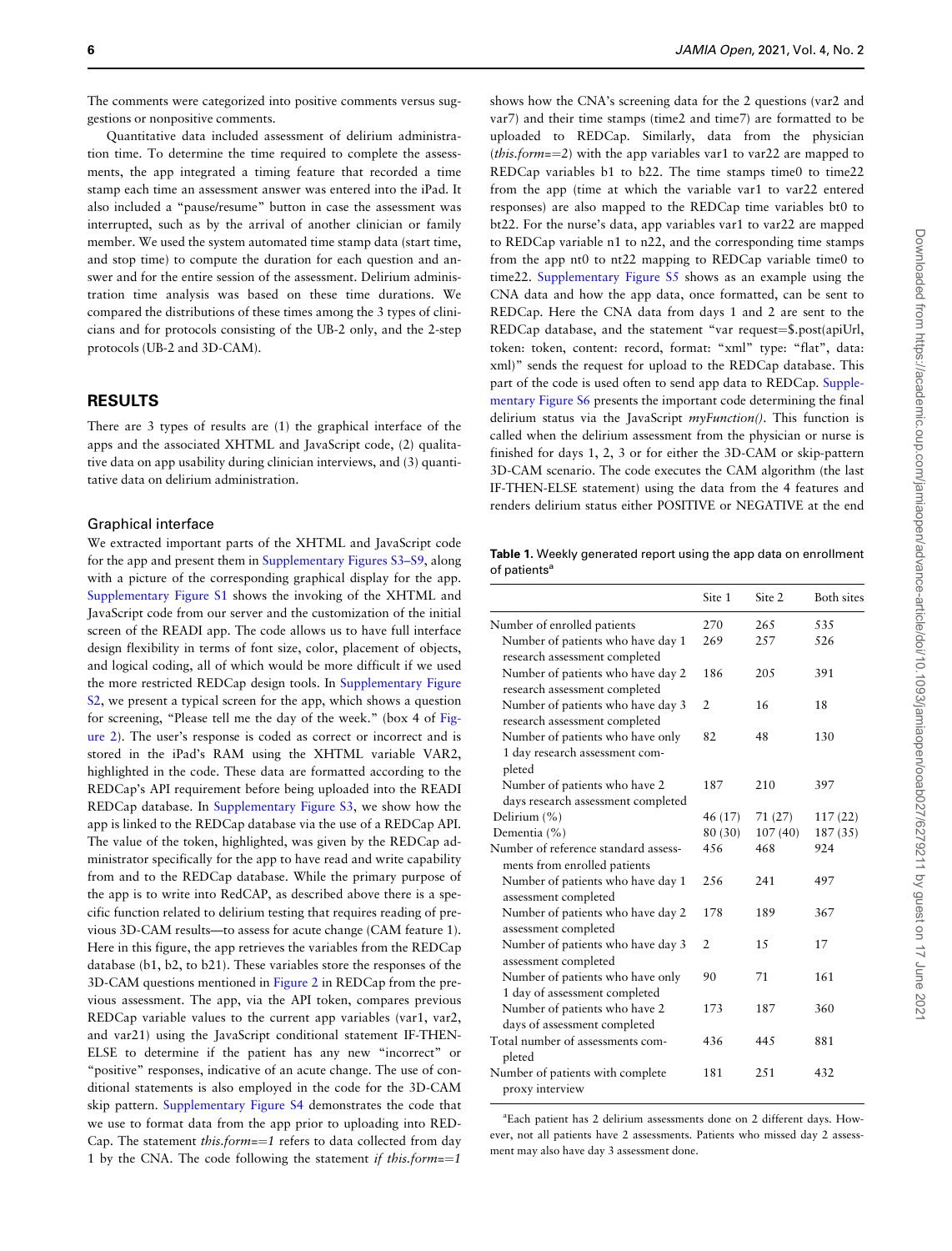on the last app screen when the "Upload Patient Data" button is clicked (Supplementary Figure S7).

### Qualitative data to assess the app usability

Based on the semistructured interviews of clinical staff immediately after completing the app–based protocol, the majority of clinicians thought favorably of the app, and found it very useful and easy to use. They offered comments such as "app is great, especially liked the big letters and the big buttons," "liked the dialog box," "really liked the skip pattern," and "app is very useful," and "super easy." The issues raised by several users are minor and can be easily addressed. For example, reordering of the skip pattern 3D-CAM should be considered, and the 2 screening questions may not be effective on day 2 since the patient could remember the answers from day 1. But these comments relate more to the content and structure of the 2-step delirium identification protocol and not to the READI app itself. Additional qualitative data are available in our recent publication.[24](#page-10-0)

## Quantitative data to track study progress and to assess delirium administration time

We collected quantitative data about the patient's delirium assessment (Table 1), and the duration of time (in seconds) each question and answer takes. Our clinicians performed a total of 881 assessments on 535 patients. We tracked the number of assessments through time, and the tracking data were examined weekly because we generated detailed reports of enrollment tracking, demographics, and outcome prevalence (eg, delirium and dementia rate). We have examined the efficiency issue by analyzing the delirium administration time among the 3 types of clinicians. Table 2 shows the results for the delirium administration time. All results are significantly shorter than the 3D-CAM, which was over 3 minutes.

### **DISCUSSION**

With the goal of improving delirium detection on the hospital wards, we set out to develop and implement a user-friendly, efficient READI app on the iOS–based iPad platform that operationalized a computer adaptive 2-step delirium identification protocol. Considering our team's focus on optimizing speed and responsiveness for the app and its connection with REDCap, we chose to code the app using XHTML and JavaScript. When deciding between a REDCap plug-in versus a stand-alone app, our team chose the stand-alone app to optimize the user experience. The READI app is externally

Table 2. Distribution of delirium administration time by clinician type

| Type   | Clinician type | Ν   | Mean $(SD)(s)$ | Median $(Q1, Q3)$ (s) |
|--------|----------------|-----|----------------|-----------------------|
| $UB-2$ | <b>CNA</b>     | 862 | 62.0(51.3)     | 49 (35, 74)           |
|        | Nurse          | 873 | 55.2(33.5)     | 46 (32, 70)           |
|        | Physician      | 856 | 55.2 (43.9)    | 44 (31, 66)           |
| 2-Step | Nurse          | 866 | 103.9 (99.3)   | 60 (34, 143.3)        |
|        | Physician      | 854 | 106.5(105.4)   | 62(33, 155)           |
|        |                |     |                |                       |

Note: UB-2: ultrabrief with 2 questions asked, and if the patient answers incorrectly 1 or 2 questions, then the patient goes to the next step assessed by either the full 3D-CAM or 3D-CAM with skip pattern. 2-Step: UB-2 plus 3D-CAM. N: number of total assessments with most patients had 2 assessments. Q1, Q3: 25th percentile and 75th percentile.

Abbreviation: SD: Standard deviation.

hosted with an API that communicates with the REDCap database, using XHTML for the user interface, and uses hypertext preprocessor API for linking the app to the REDCap database. Rather than using REDCap's data entry trigger, our app is based on runtime and is event-triggered; thus, the user triggers data entry. There are also passive timing measures embedded in the app, which are utilized in the analytic phase of the project. Based on our experience with over 2700 assessments performed on over 500 hospitalized older adults, the stand-alone app provides speed and responsiveness, is userfriendly, and has captured data with excellent quality.

Our qualitative assessment of the usability of the app demonstrates that users were highly satisfied. A minority of user's comments related to suggestions on how to improve the app. Continuous feedback from the clinical and field team also helped to improve the interface design and the addition of clinically relevant variables to the app. We use standard tools of XHTML and Java-Script and thus our app is highly portable to different operating systems such as Android, Linux, and other types of portable devices such as smart phones.

Quantitative data collected by the app allowed us to assess delirium administration time and compare this time across types of clinicians and between different protocols such as 2-step with full 3D-CAM versus 3D-CAM with skip pattern.

There are few published articles on app development for delirium research. Of the studies that we mentioned above  $14-19$  $14-19$  that are relevant to delirium research, none was about delirium screening, and none offers technical details of the app development process, or the associated programming code. To our knowledge, our article is the first to address this gap in the literature.

With modifications, we believe that the READI app can be used to enter data into other relational electronic health record (EHR) databases. This operability will be important to facilitate widespread adoption of this app into clinical practice. We think that for any EHR–based relational database system, the key is in the implementation of the API similar to the one we described in detail in our code for linking the app with REDCap. This linkage allows the flow of data back and forth between the app and the EHR system. While we believe our work has substantially advanced the field, it still represents an early effort, and further improvements are possible. We decided to include important key pieces of the app's code in the hope that others could build on our interface design and logic for future app development and improvement. Feedback on the technical details of the code would be welcomed so that we can improve our experience in developing similar work for future studies.

We note that the planned use of the app is for systematic screening of all hospitalized older adults, not for detailed diagnostic evaluations. The app's innovation are its user friendly interface that allow users (clinicians) to quickly screen out patients who do not need to be given full delirium assessment, and its technical implementation was based on universal tools of XHTML, and JavaScript that allow to app to be easily converted to different hardware platforms, and with the use of a standard API, the app can be linked to different database system for integration with other sources of patient's data.

Our work is related to computer adaptive testing which is still underdeveloped for delirium. The benefit of computer adaptive testing is shorter administration time and therefore less cost. The drawback is less information about the patient's overall state of delirium, and measures such as delirium severity cannot be reliably estimated. Also although we designed the READI app for a research project, the patients and clinicians were consented, the app-guided assessments were performed by real clinicians, not by researchers. Therefore, the results are more infor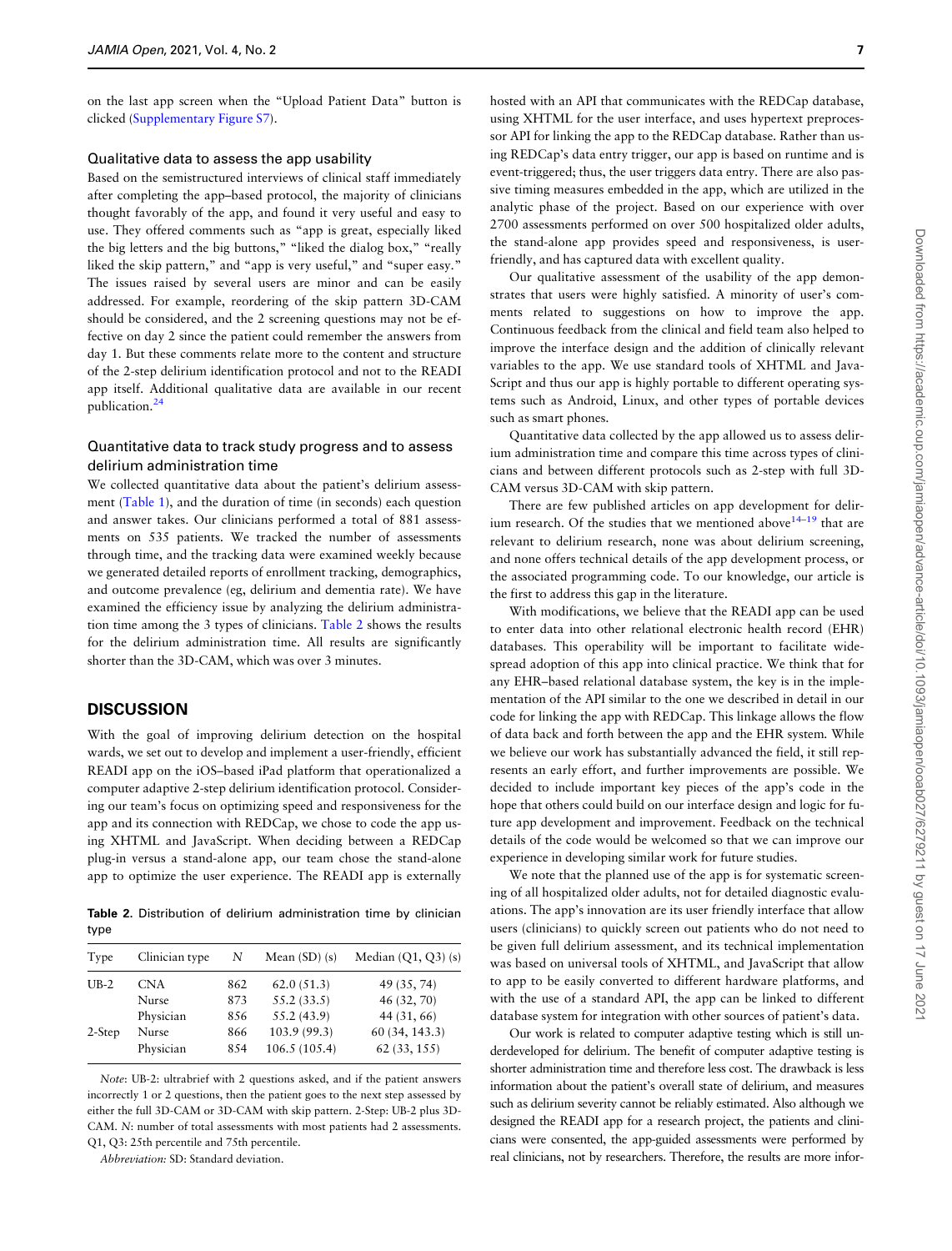<span id="page-9-0"></span>mative toward clinical practice than a study conducted solely by researchers. This is the translational value of the app.

Based on the experiences and the feedback from the clinicians who participated in the study, we recognize several limitations of this app. First, although the interface of the app is acceptable to users, it is somewhat cluttered at the top due to iOS system features. The advancement of the screens could be better scrolled instead of paged. So in general, for interface designed could be improved. We are already in the process of redesigning the interface using native iOS Application Developer tools instead relying on XHTML and JavaScript. The app is currently linked to our institution research–based RedCAP database, but is not linked to the EHR. The automated linkage between the app and EHR would be more efficient for data retrieval and direct updating of the patient's data in the app. We have recognized these issues and are working on improvement in the next version of the app. In this project, our primary aim was research focused on evaluating the feasibility, efficiency, and acceptance of the app. Thus, the lack of design specifications for wider integration of the app into institutional EHRs is a limitation. However, that remains our ultimate goal. We are currently working with information technology experts at our institutions to scale up the app.

## **CONCLUSION**

This manuscript presents our development and early experience with an iPad–based app to facilitate administration of a 2-step delirium identification protocol that employs computer adaptive testing to maximize efficiency. XHTML and JavaScript are excellent standard tools for the development of data entry apps that can be linked to a relational database such as REDCap. Our app for efficient delirium screening shows that by using an API, a fully flexible, functional, and user-friendly app can be developed and linked to a REDCap database to facilitate real time data capture. Our app can be adapted for use in other operating systems and hardware platforms, thus enabling systematic bedside screening of delirium in vulnerable hospitalized older adults.

## FUNDING

This work was funded by the following grants: R01AG030618 (DMF and ERM), K24AG035075 (ERM), R24AG054259 (SKI), and P01AG031720 (SKI) all from the National Institute on Aging.

## AUTHOR CONTRIBUTIONS

ERM and DMF contributed to conception or design of the work. BA, ER, MB, DMF, and ERM contributed to data collection. LHN, DH, YJ, ERM, MB, DMF, and DLL contributed to data analysis and interpretation. BA, DH, ERM, SKI, and LHN contributed to drafting the article. All authors contributed to critical revision of the article and final approval of the version to be published.

## SUPPLEMENTARY MATERIAL

Supplementary material is available at Journal of the American Medical Informatics Association online.

## ACKNOWLEDGMENTS

The authors thank BIDMC READI Field Team Members: Jacqueline Gallagher, Angelee Butters, Shannon Malloy, Abigail Overstreet, and Rejoice Dhliwayo and Penn State READI Field Team Members: Priyanka Shrestha, Michele Henry, Jess Garrity, Janelle Bessette, Meghan McGraw, and Logan Foreman.

## CONFLICT OF INTEREST STATEMENT

The authors have no competing interests to declare.

## DATA AVAILABILITY

The data underlying this article will be shared on reasonable request to the corresponding author.

#### REFERENCES

- 1. Marcantonio ER. Delirium in hospitalized older adults. N Engl J Med 2017; 377 (15): 1456–66.
- 2. Witlox J, Eurelings LSM, de Jonghe JFM, Kalisvaart KJ, Eikelenboom P, van Gool WA. Delirium in elderly patients and the risk of postdischarge mortality, institutionalization, and dementia: a meta-analysis. JAMA 2010; 304 (4): 443–51.
- 3. Leslie DL, Marcantonio ER, Zhang Y, Leo-Summers L, Inouye SK. Oneyear health care costs associated with delirium in the elderly population. Arch Intern Med 2008; 168 (1): 27–32.
- 4. WHO Regional Office for Europe. European Hospital Morbidity Database. Copenhagen: World Health Organization; 2012.
- 5. Fick DM, Inouye SK, Guess J, et al. Preliminary development of an ultrabrief two-item bedside test for delirium. J Hosp Med 2015; 10 (10): 645–50.
- 6. de la Cruz M, Fan J, Yennu S, et al. The frequency of missed delirium in patients referred to palliative care in a comprehensive cancer center. Support Care Cancer 2015; 23 (8): 2427–33.
- 7. Yanamadala M, Wieland D, Heflin MT. Educational interventions to improve recognition of delirium: a systematic review. J Am Geriatr Soc 2013; 61 (11): 1983–93.
- 8. El Hussein M, Hirst S, Salyers V. Factors that contribute to underrecognition of delirium by registered nurses in acute care settings: a scoping review of the literature to explain this phenomenon. J Clin Nurs 2015; 24 (7–8): 906–15.
- 9. Marcantonio ER, Ngo LH, O'Connor M, et al. 3D-CAM: derivation and validation of a 3-minute diagnostic interview for CAM-defined delirium. Ann Intern Med 2014; 161 (8): 554–61.
- 10. Inouye SK, van Dyck CH, Alessi CA, Balkin S, Siegal AP, Horwitz RI. Clarifying confusion: the confusion assessment method: a new method for detection of delirium. Ann Intern Med 1990; 113 (12): 941–8.
- 11. Hackman A. An Introduction to REDCap v5. [https://ictr.johnshopkins.](https://ictr.johnshopkins.edu/wp-content/uploads/2013/05/Data-Managers-Meeting-Overview-of-REDCap.pdf) [edu/wp-content/uploads/2013/05/Data-Managers-Meeting-Overview-of-](https://ictr.johnshopkins.edu/wp-content/uploads/2013/05/Data-Managers-Meeting-Overview-of-REDCap.pdf)[REDCap.pdf.](https://ictr.johnshopkins.edu/wp-content/uploads/2013/05/Data-Managers-Meeting-Overview-of-REDCap.pdf) Accessed April 4, 2018.
- 12. Fick DM, Inouye SK, McDermott C, et al. Pilot study of a two-step delirium detection protocol administered by certified nursing assistants, physicians and registered nurses. J Gerontol Nurs 2018; 44 (5): 18–24.
- 13. Ozaydin B, Zengul F, Oner N, Delen D. Text-mining analysis of mHealth research. mHealth 2017; 3: 53.
- 14. Sangha S, George J, Winthrop C, Panchal S. Confusion: delirium and dementia - a smartphone app to improve cognitive assessment. BMJ Qual Improv Report 2015; 4 (1): u202580.w1592.
- 15. NHS Education for Scotland. Delirium Learning Application. [https://](https://itunes.apple.com/gb/app/delirium-learning-application/id885814764?mt=8) [itunes.apple.com/gb/app/delirium-learning-application/id885814764?](https://itunes.apple.com/gb/app/delirium-learning-application/id885814764?mt=8) [mt](https://itunes.apple.com/gb/app/delirium-learning-application/id885814764?mt=8)=[8.](https://itunes.apple.com/gb/app/delirium-learning-application/id885814764?mt=8) Accessed March 23, 2018.
- 16. Digital Spark. Know Delirium. [https://play.google.com/store/apps/](https://play.google.com/store/apps/details?id=com.know.delirium&hx0026;hl=en) [details?id](https://play.google.com/store/apps/details?id=com.know.delirium&hx0026;hl=en)=[com.know.delirium&hl](https://play.google.com/store/apps/details?id=com.know.delirium&hx0026;hl=en)=[en](https://play.google.com/store/apps/details?id=com.know.delirium&hx0026;hl=en). Accessed March 23, 2018.
- 17. Yang F, Ji M, Ding S, et al. The development and evaluation of delirium assessment and nursing care decision-making assistant mobile application for intensive care unit. Stud Health Technol Inform 2016; 225: 668–72.